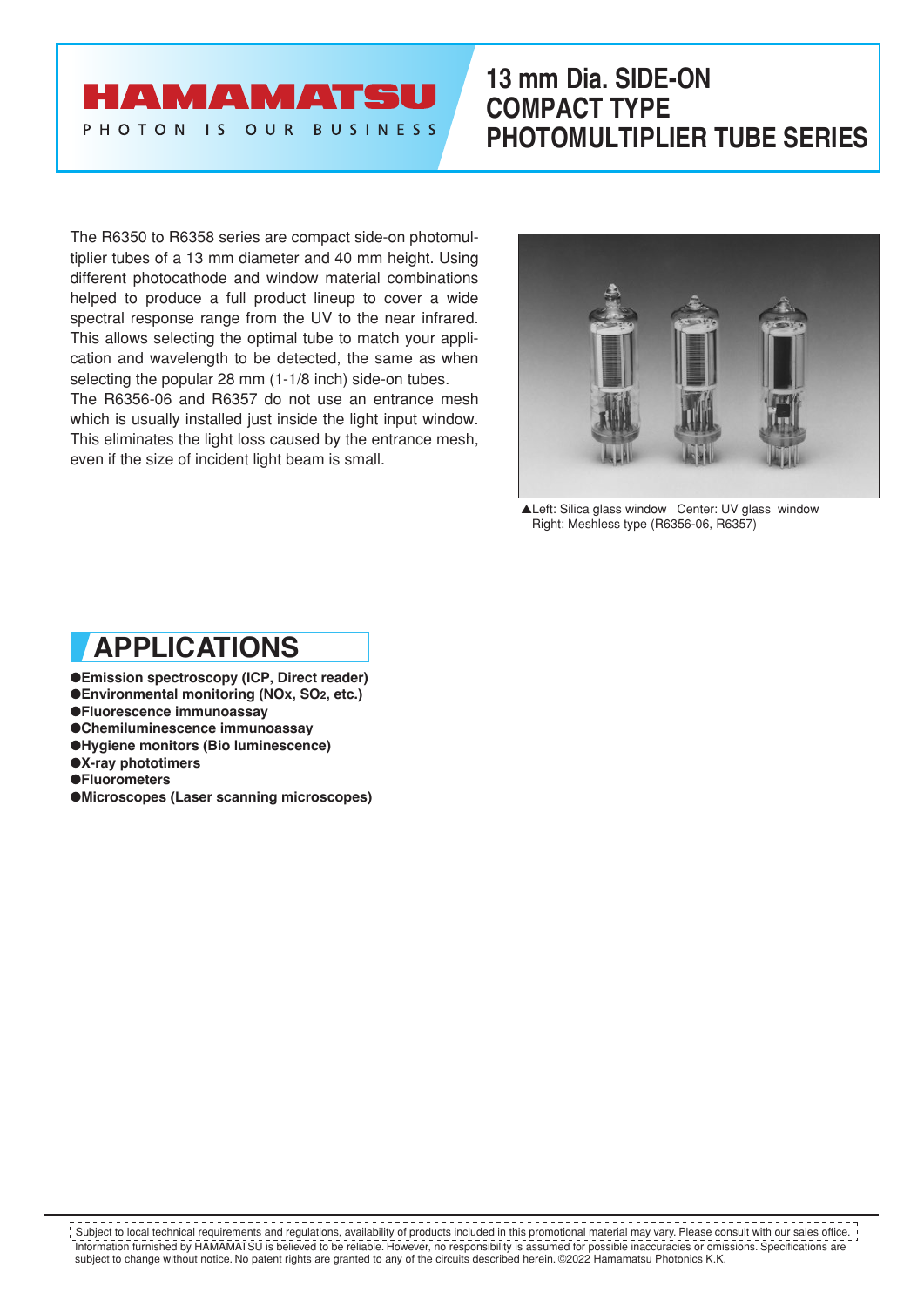### **Side-on compact type photomultiplier tubes**

|          |                                                           | <b>Spectral response</b> |                         | $\bf \Phi$<br>$\bullet$ |                                             | $\bullet$                 | $\bullet$                  |                           |                                               |                                       | Maximum <sup>O</sup> Cathode sensitivity |               |
|----------|-----------------------------------------------------------|--------------------------|-------------------------|-------------------------|---------------------------------------------|---------------------------|----------------------------|---------------------------|-----------------------------------------------|---------------------------------------|------------------------------------------|---------------|
|          |                                                           |                          | Peak                    | Photo-                  |                                             |                           | <b>Dynode</b><br>structure | <b>Socket</b>             | ratings                                       |                                       | <b>Luminous</b>                          |               |
| Type No. | <b>Remarks</b>                                            | Range<br>(nm)            | wave-<br>length<br>(nm) |                         | cathode Window Outline<br>material material | No.                       | No. of<br>stages           | <b>Socket</b><br>assembly | Anode to Average<br>cathode<br>voltage<br>(V) | $\bullet$<br>anode<br>current<br>(mA) | Min.<br>$(\mu A/m)$                      | Typ.<br>(A/m) |
| R6350    | For UV to visible range,<br>general purpose.              | 185 to 650               | 340                     | BA                      | U                                           | $\circled{1}$             | CC/9                       | E678-11U/@                | 1250                                          | 0.01                                  | 20                                       | 40            |
| R6351    | Silica glass<br>window type of R6350                      | 160 to 650               | 340                     | BA                      | Q                                           | $\circled{2}$             | CC/9                       | E678-11U/ <sup>®</sup>    | 1250                                          | 0.01                                  | 20                                       | 40            |
| R6352    | High sensitivity<br>variant of R6350                      | 185 to 750               | 420                     | BA                      | U                                           | $\circled{1}$             | CC/9                       | E678-11U/ <sup>®</sup>    | 1250                                          | 0.01                                  | 80                                       | 120           |
| R6353    | Low dark current<br>bialkali photocathode                 | 185 to 680               | 400                     | <b>LBA</b>              | U                                           | $\odot$                   | CC/9                       | E678-11U/@                | 1250                                          | 0.01                                  | 30                                       | 70            |
| R6354    | For UV range                                              | 160 to 320               | 230                     | Cs-Te                   | Q                                           | (2)                       | CC/9                       | E678-11U/@                | 1250                                          | 0.01                                  |                                          |               |
| R6355    | For UV to near IR range, $ 185$ to 850<br>general purpose |                          | 530                     | <b>MA</b>               | U                                           | $\textcircled{\small{1}}$ | CC/9                       | E678-11U/@                | 1250                                          | 0.01                                  | 80                                       | 150           |
| R6356-06 | High sensitivity<br>variant of R6355<br>Meshless type     | 185 to 900               | 400                     | <b>MA</b>               | U                                           | $\circled{1}$             | CC/9                       | E678-11U/ <sup>®</sup>    | 1250                                          | 0.01                                  | 200                                      | 300           |
| R6357 *  | High sensitivity<br>variant of R6356-06.<br>Meshless type | 185 to 900               | 450                     | MA                      | U                                           | $\circled{1}$             | CC/9                       | E678-11U/@                | 1250                                          | 0.01                                  | 350                                      | 500           |
| R6358    | Low dark current<br>multialkali photocathode              | 185 to 830               | 530                     | MA                      | U                                           | $\circled{1}$             | CC/9                       | E678-11U/@                | 1250                                          | 0.01                                  | 140                                      | 200           |

\* Achieved the higher photocathode sensitivity by eliminating the mesh in front of the photocathode.

It also features no output variation, disturbed by the mesh, when the incident light spot to the photocathode is small.

**NOTE:**  $\bigcirc$  Photocathode materials

BA: Bialkali

LBA: Low noise bialkali

MA: Multialkali

**O** Dynode structure CC: Circular-cage

G Averaged over any interval of 30 s maximum.

 U: UV glass E See optional accessories

**B** Window materials Q: Silica glass C Outline No. See Fig. 9

**O** The maximum operating ambient temperature range is -30 $\degree$ C to +50 $\degree$ C.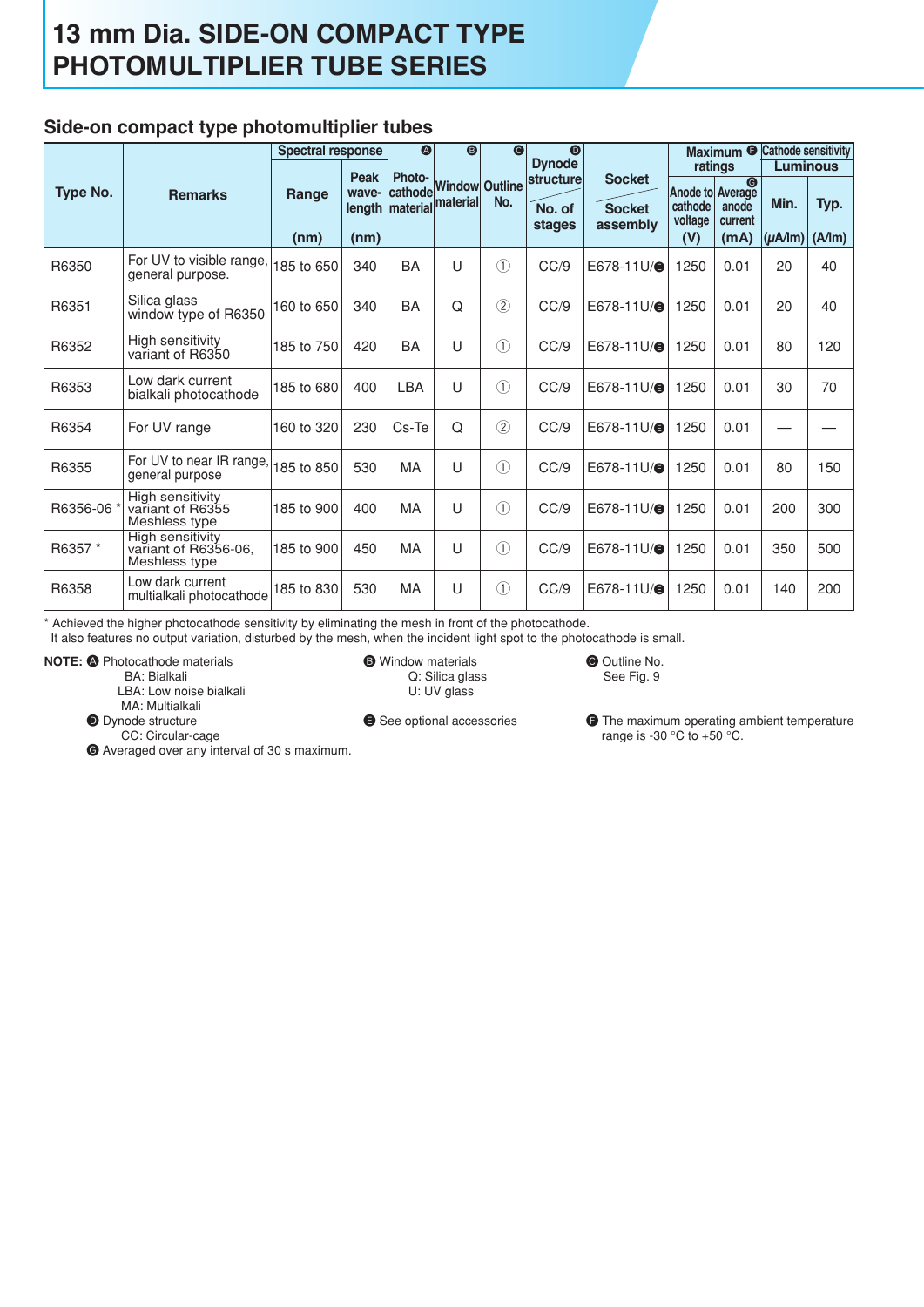

| $\bullet$<br><b>Cathode sensitivity</b> |                    |                 |                   |                          | Anode sensitivity <sup>O</sup> |                                  |                     |                            |                   |                   |                      |                                   |            |
|-----------------------------------------|--------------------|-----------------|-------------------|--------------------------|--------------------------------|----------------------------------|---------------------|----------------------------|-------------------|-------------------|----------------------|-----------------------------------|------------|
| <b>Blue</b>                             | $\bigcirc$<br>Red/ |                 | <b>O</b> Anode to | <b>Anode sensitivity</b> |                                |                                  |                     |                            | <b>Anode dark</b> |                   | <b>Time response</b> |                                   |            |
| sens.                                   | <b>White</b>       | Radiant         | cathode<br>supply | <b>Luminous</b>          |                                | $\bullet$<br><b>Radiant</b>      | Gain                | current<br>(After 30 min.) |                   | <b>Rise</b>       | Electron<br>transit  | <b>Notes</b>                      | Type No.   |
| index<br>Typ.                           | ratio<br>Typ.      | Typ.            | voltage           | Min.                     | Typ.                           | Typ.                             | Typ.                | Typ.                       | Max.              | time<br>Typ.      | time<br>Typ.         |                                   |            |
|                                         |                    | (mA/W)          | (V)               |                          | $(A/Im)$ $(A/Im)$              | (A/W)                            |                     | (nA)                       | (nA)              | (n <sub>s</sub> ) | (ns)                 |                                   |            |
| 5                                       |                    | 48              | 1000              | 50                       | 300                            | $3.6 \times 10^{5}$              | $7.5 \times 10^{6}$ | 0.5                        | 5                 | 1.4               | 15                   | Photon counting type:<br>R6350P   | R6350      |
| 5                                       |                    | 48              | 1000              | 50                       | 300                            | $3.6 \times 10^{5}$              | $7.5 \times 10^{6}$ | 0.5                        | 5                 | 1.4               | 15                   |                                   | R6351      |
| 10                                      |                    | 90              | 1000              | 100                      | 700                            | $5.2 \times 10^{5}$              | $5.8 \times 10^{6}$ | $\mathbf{1}$               | 10                | 1.4               | 15                   |                                   | R6352      |
| 6.5                                     |                    | 65              | 1000              | 100                      | 400                            | $3.7 \times 10^{5}$              | $5.7 \times 10^{6}$ | 0.1                        | $\overline{c}$    | 1.4               | 15                   | Photon counting type<br>R6353P    | R6353      |
|                                         |                    | $\bullet$<br>50 | 1000              |                          |                                | $\bullet$<br>$2.0 \times 10^{5}$ | $4.0 \times 10^{6}$ | 0.5                        | 5                 | 1.4               | 15                   |                                   | R6354      |
| 6                                       | 0.15               | 45              | 1000              | 100                      | 600                            | $1.8 \times 10^{5}$              | $4.0 \times 10^6$   | $\mathbf{1}$               | 10                | 1.4               | 15                   |                                   | R6355      |
| 10                                      | 0.3                | 77              | 1000              | 400                      | 1200                           | $3.1 \times 10^{5}$              | $4.0 \times 10^6$   | 1                          | 10                | 1.4               | 15                   |                                   | R6356-06 * |
| 13                                      | 0.4                | 105             | 1000              | 1000                     | 2000                           | $4.2 \times 10^{5}$              | $4.0 \times 10^{6}$ | $\overline{c}$             | 10                | 1.4               | 15                   |                                   | R6357*     |
| 7.5                                     | 0.15               | 70              | 1000              | 300                      | 700                            | $2.5 \times 10^{5}$              | $3.5 \times 10^{6}$ | 0.1                        | 1                 | 1.4               | 15                   | Photon counting type:<br>R6358-10 | R6358      |

 $\bigoplus$  Measured using red filter.

 $\bullet$  Measured at the peak sensitivity wavelength.

**B** Refer to note **0**.

L Anode characteristics are measured with the supply voltage and voltage distribution ratio specified by Note  $\mathbf{0}$ . **1** at 254 nm

 $\bullet$  Voltage distribution ratio and voltage.

| -<br>:lectrodes<br>$-1$ | $\cdot$      | $\overline{\phantom{0}}$<br>◡ | ∿ר<br>້ | ∽<br>◡<br>- | -<br>)V.<br>ີ | ∆∨ר | ⋍ | -<br>w5<br>' su | Dv <sub>6</sub> | ּ ער<br>◡ | - | λΛ8 | ∽ | wq<br>− |  |
|-------------------------|--------------|-------------------------------|---------|-------------|---------------|-----|---|-----------------|-----------------|-----------|---|-----|---|---------|--|
| Dis<br>.<br>tribution   | . .<br>ratic |                               |         |             |               |     |   |                 |                 |           |   |     |   |         |  |

Supply voltage: 1000 V, K: Cathode, Dy: Dynode, P: Anode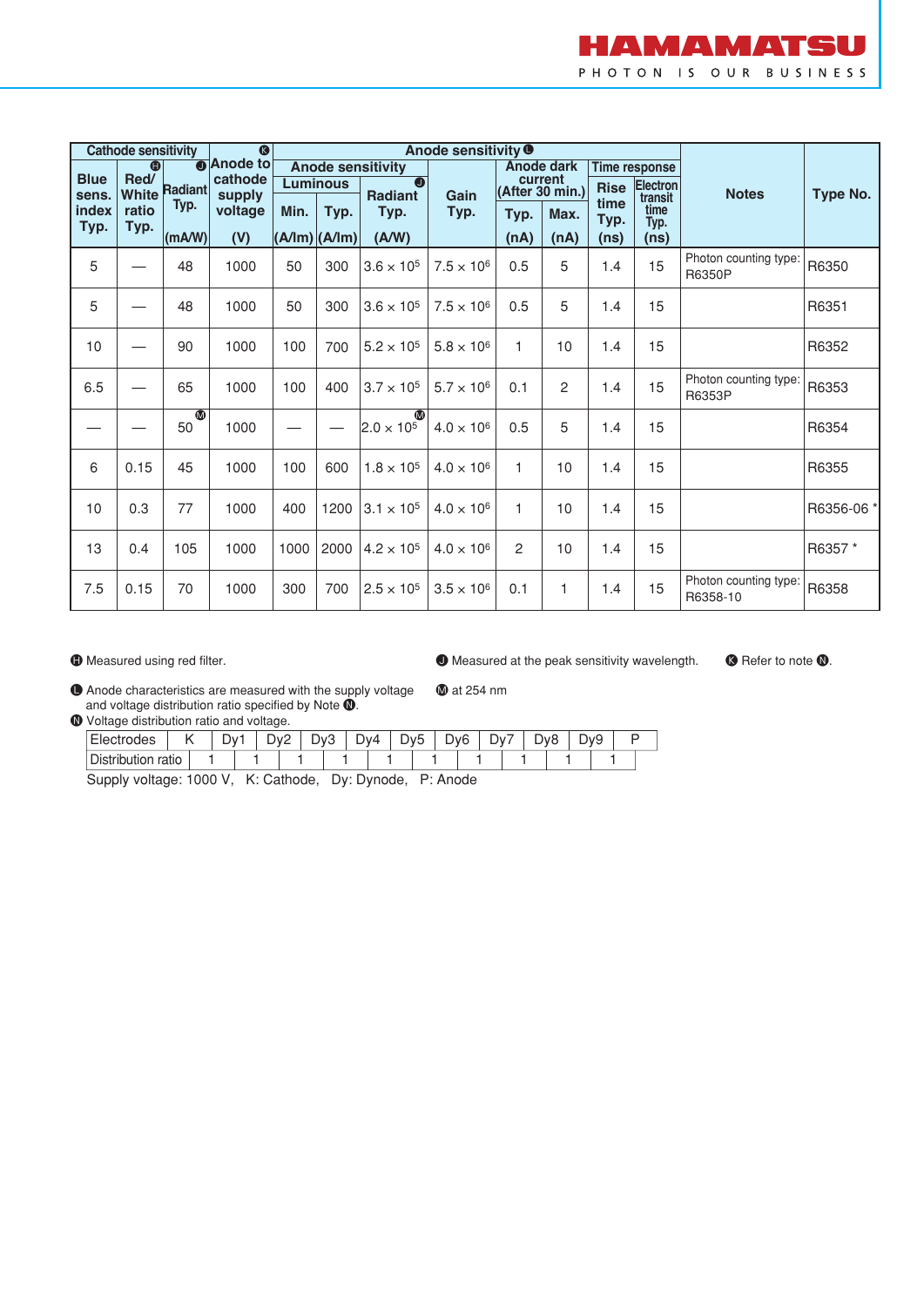Figure 1: Typical spectral response of Cs-Te



Figure 2: Typical spectral response of BA, LBA



Figure 3: Typical spectral response of MA



Figure 4: Typical spectral response of high sensitivity MA

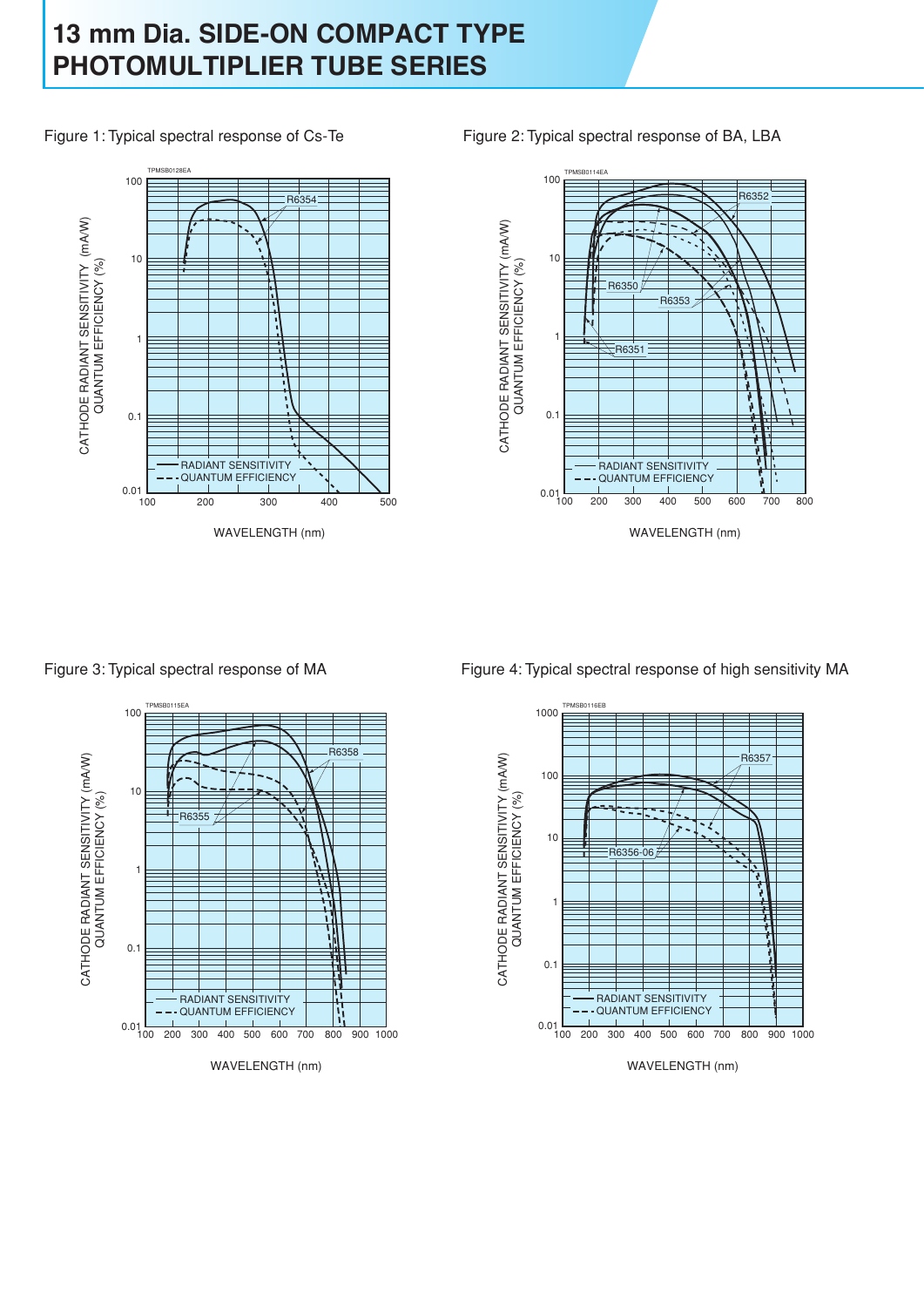

### Figure 5: Typical gain



Figure 6: Typical time response



SUPPLY VOLTAGE (V)

Figure 7: Typical ENI characteristics



### Figure 8: Typical anode uniformity

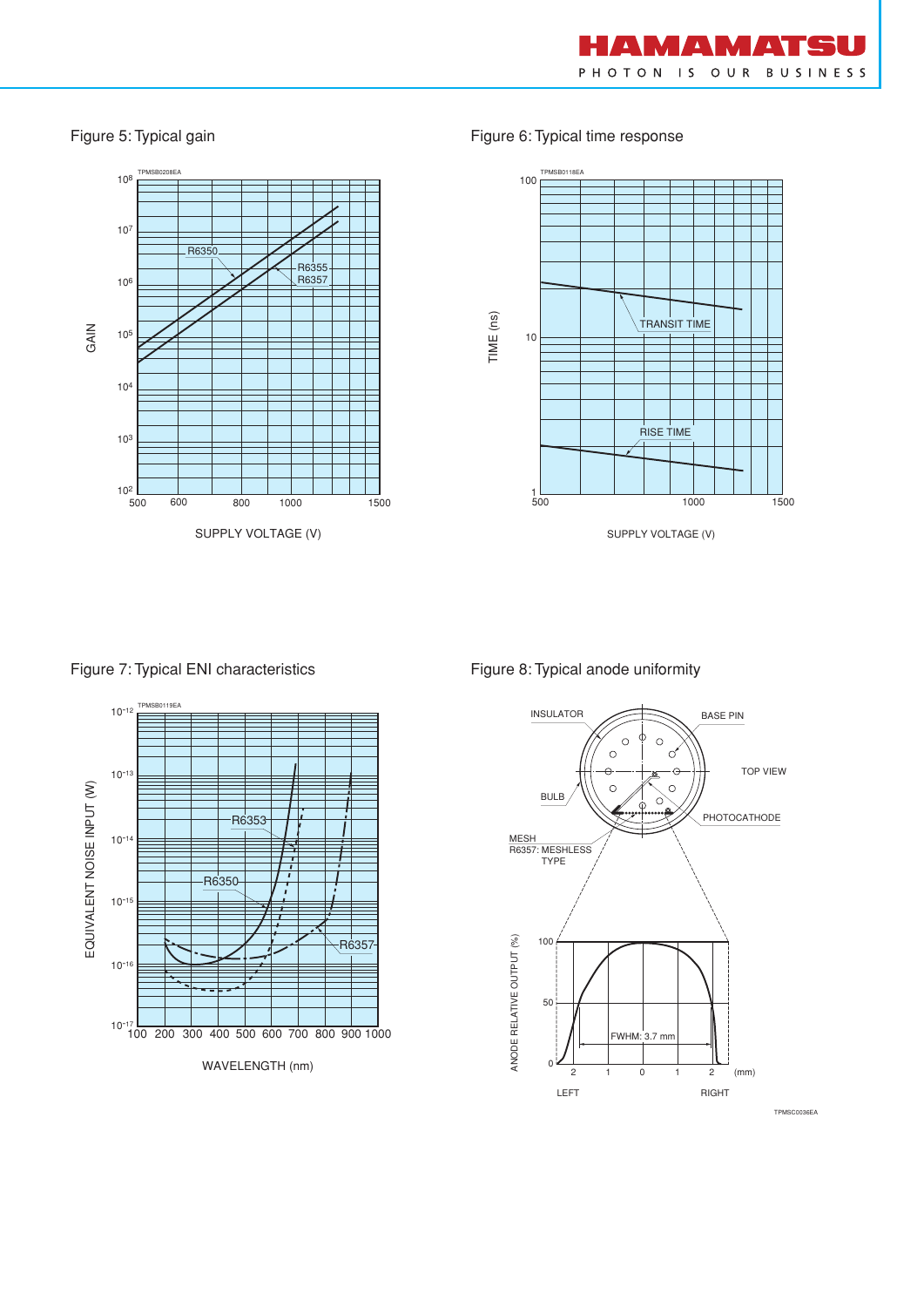Figure 9: Dimensional outline and basing diagram (Unit: mm)



Socket



E678-11T (Sold separately): For direct soldering to PC board



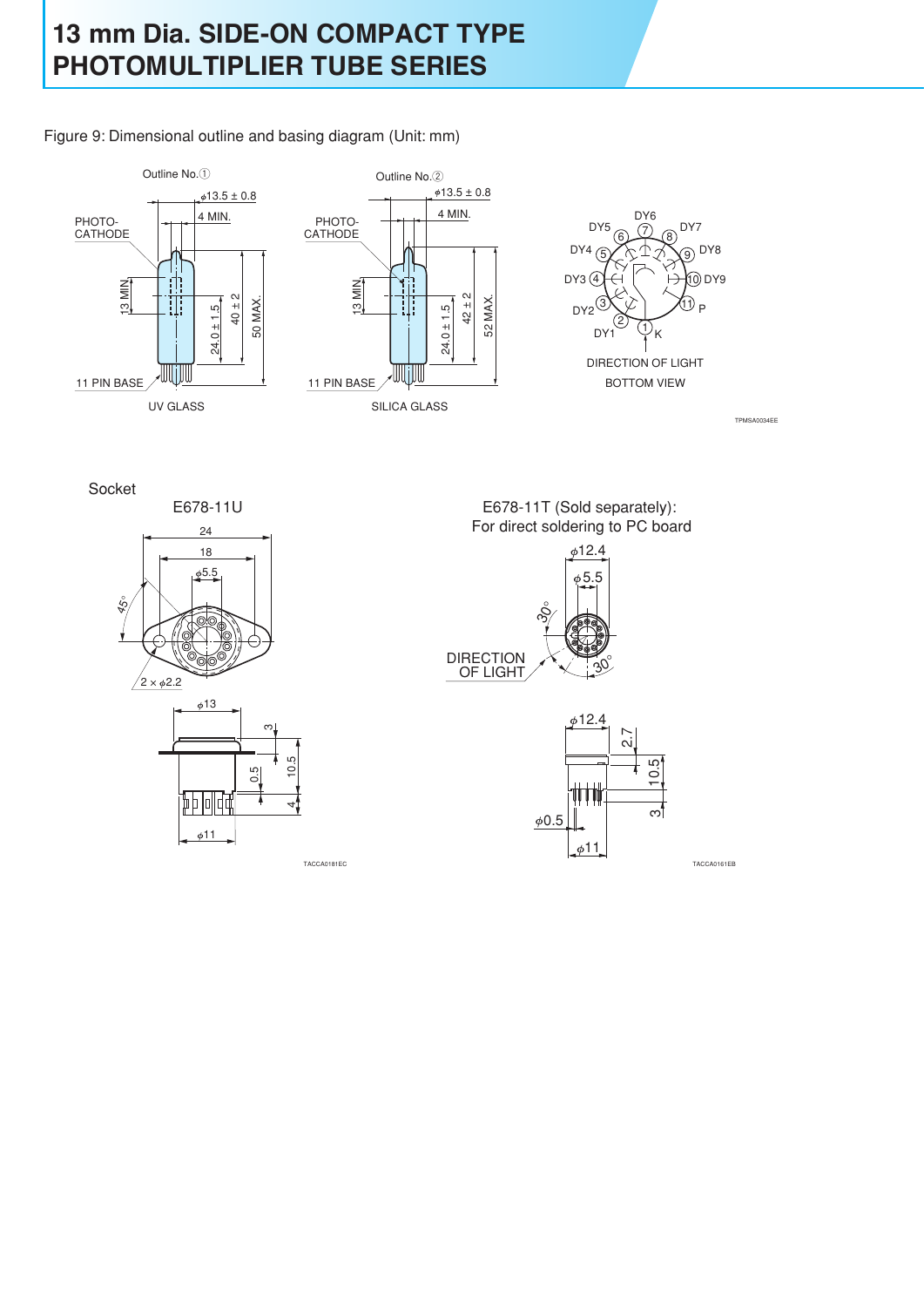## **OPTIONAL ACCESSORIES**

### **D-type socket assembly**

|                                 |                                                                 |                                                                    | Maximum ratings <sup>o</sup>    |                                                   | ®                                              |                                                                 |                                                                            |                         |  |
|---------------------------------|-----------------------------------------------------------------|--------------------------------------------------------------------|---------------------------------|---------------------------------------------------|------------------------------------------------|-----------------------------------------------------------------|----------------------------------------------------------------------------|-------------------------|--|
| Type No.                        | <b>Grounded</b><br>electrode /<br>supply<br>voltage<br>polarity | <b>Insulation</b><br>voltage<br>between<br>case and<br>pins<br>(V) | <b>Supply</b><br>voltage<br>(V) | A<br><b>Voltage</b><br>divider<br>current<br>(mA) | Leakage<br>current<br>in signal<br>Max.<br>(A) | <b>Total</b><br>voltage<br>divider<br>resistance<br>$(M\Omega)$ | <b>Maximum</b><br>linear<br>output<br>$\mathsf{I}$<br>DC mode<br>$(\mu A)$ | <b>Signal</b><br>output |  |
| E850-13 <sup>O</sup><br>E850-27 | Anode $/ -$                                                     | 1500                                                               | 1250                            | 0.38                                              | $1 \times 10^{-10}$                            | 3.3                                                             | 18 (at 1250 V)                                                             | DC/Pulse                |  |

**NOTE:**  $\bigcirc$  Measured with the maximum supply voltage.

 $\bullet$  Measured with a supply voltage of 1000 V.

C The current at which the output linearity is kept within 5 %.

 $\bullet$  Operating temperature range is 0 °C to +50 °C.

E Supplied with a separate mounting flange (E5038).

#### Dimensional outline and circuit diagram (Unit: mm)





#### Mounting flange E5038 (For 850-13, E850-27)